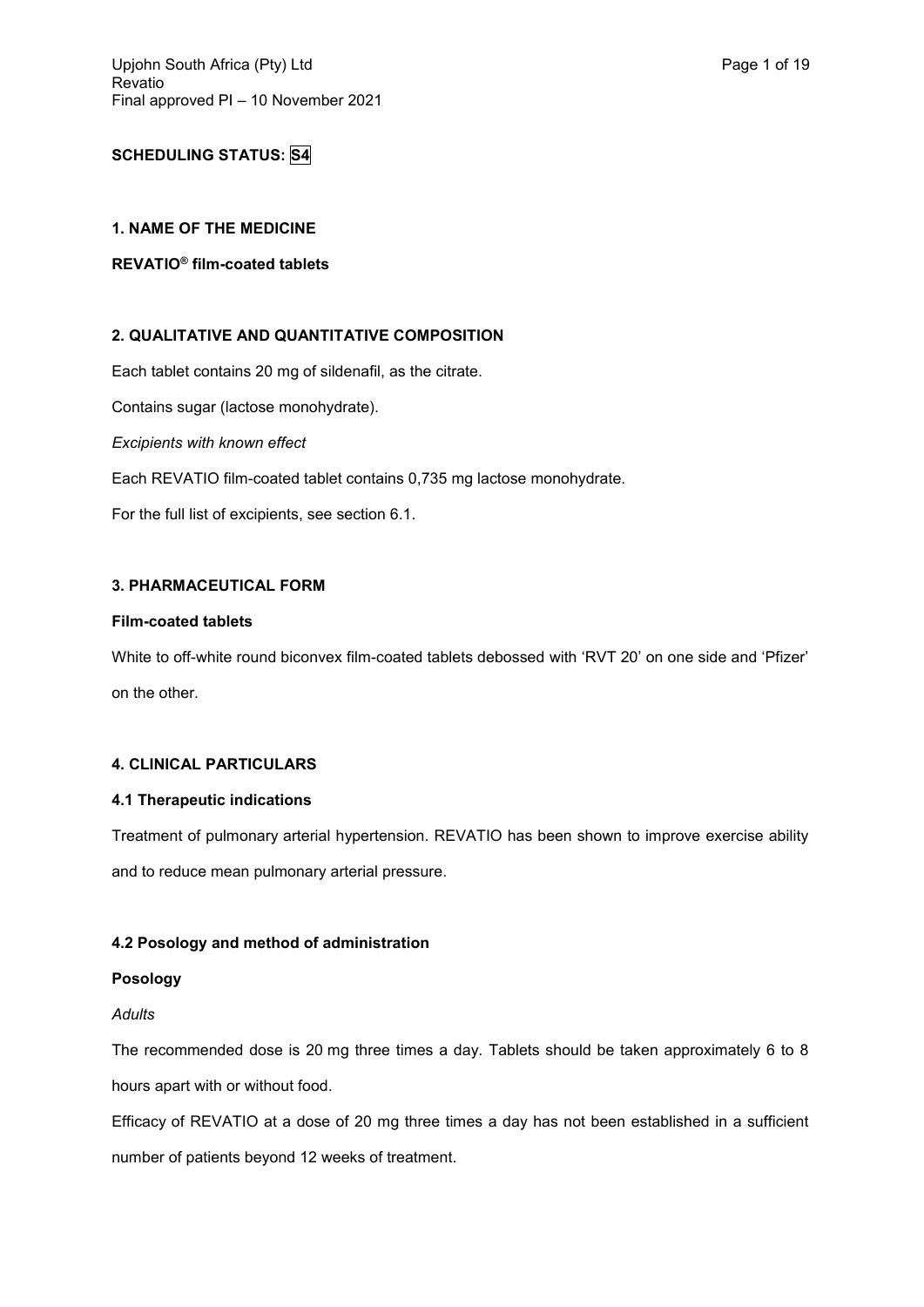## **Special populations**

### *Elderly population*

Dosage adjustments are not required in elderly patients.

### *Renal impairment*

Dose adjustments are not required in patients with mild to moderate renal impairment (see section

4.3).

## *Hepatic impairment*

Dose adjustments are not required in patients with mild to moderate hepatic impairment (Child-Pugh class A and B). Patients with severe hepatic impairment (Child-Pugh class C) have not been studied (see section 4.3).

## *Patients using other medicines*

Co-administration of erythromycin or saquinavir and most potent CYP3A4 inhibitors (e.g. ketoconazole, itraconazole, ritonavir) with REVATIO is contraindicated (see section 4.5).

Dose adjustments of REVATIO may be required when co-administered with bosentan or other CYP3A4 inducers (see section 4.5).

## **Paediatric population**

REVATIO is not recommended for use in children below 18 years due to insufficient data on safety and efficacy.

### **Method of administration**

For oral use.

### **4.3 Contraindications**

- Use of REVATIO is contraindicated in patients with hypersensitivity to the active substance or to any of the excipients of the tablet (listed in section 6.1).
- Consistent with its known effects on the nitric oxide/cGMP pathway, see section 5.1, REVATIO was shown to potentiate the hypotensive effects of acute and chronic nitrates, and its administration to patients who are concurrently using nitric oxide donors, organic nitrates or organic nitrites in any form either regularly or intermittently is therefore contraindicated. Medical practitioners should discuss with patients the contraindication of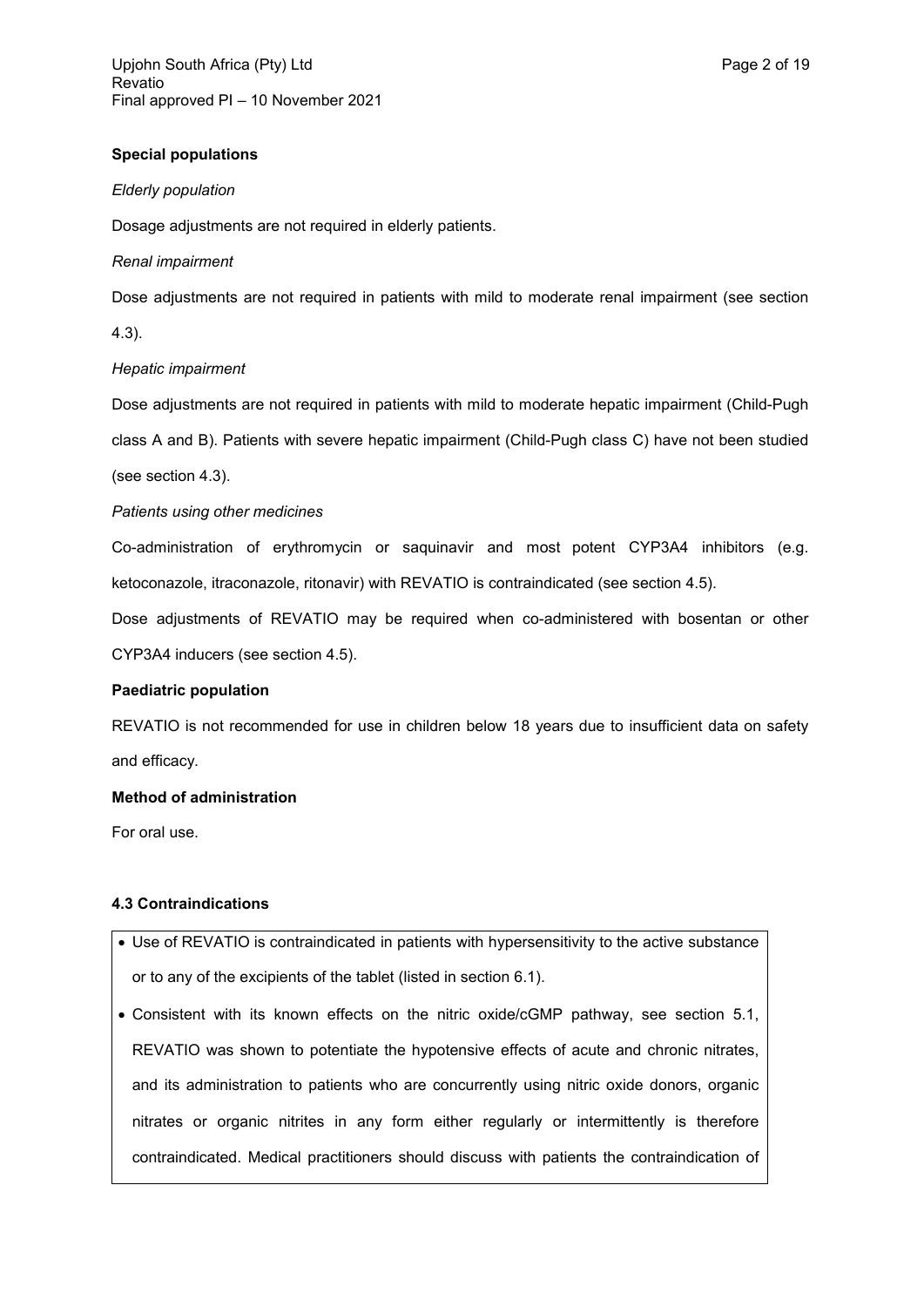REVATIO with concurrent organic nitrates.

- Concomitant use of REVATIO with potent cytochrome P450 3A4 inhibitors e.g. ritonavir, erythromycin, saquinavir, ketoconazole and itraconazole is contraindicated.
- The use of REVATIO is contraindicated in patients with severe hepatic impairment and patients with severe impairment of renal function (creatinine clearance < 30 mL/min).
- Patients with a systemic blood pressure of under 90/50 mmHg.

### **4.4 Special warnings and precautions for use**

There is no controlled clinical data on the safety or efficacy of REVATIO in the following groups; if prescribed, this should be done with caution.

- Patients who have suffered a myocardial infarction, stroke or life-threatening dysrhythmia within the last 6 months.
- Patients with resting hypertension (BP > 170/110 mmHg).
- Patients with cardiac failure or coronary artery disease causing unstable angina.
- Patients with retinitis pigmentosa (a minority of these patients have genetic disorders of retinal phosphodiesterases).
- Patients with severe hepatic impairment (see section 4.3).

REVATIO has systemic vasodilatory properties that resulted in mild and transient decreases in supine blood pressure in healthy volunteers. Medical practitioners should carefully consider whether their patients with certain underlying conditions could be affected adversely by such vasodilatory effects, for example, patients with a low blood pressure, patients with fluid depletion, severe left ventricular outflow obstruction or autonomic dysfunction (see section 4.3).

In post-marketing experience with sildenafil (the active ingredient of REVATIO) for male erectile dysfunction, serious cardiovascular events, including myocardial infarction, sudden cardiac death, ventricular dysrhythmia, cerebrovascular haemorrhage, transient ischaemic attack and hypertension, have been reported in temporal association with the use of sildenafil. Most, but not all, of these patients had pre-existing cardiovascular risk factors. Many of these events were reported to occur during or shortly after sexual activity, and a few were reported to occur shortly after the use of sildenafil without sexual activity. Others were reported to have occurred hours to days after the use of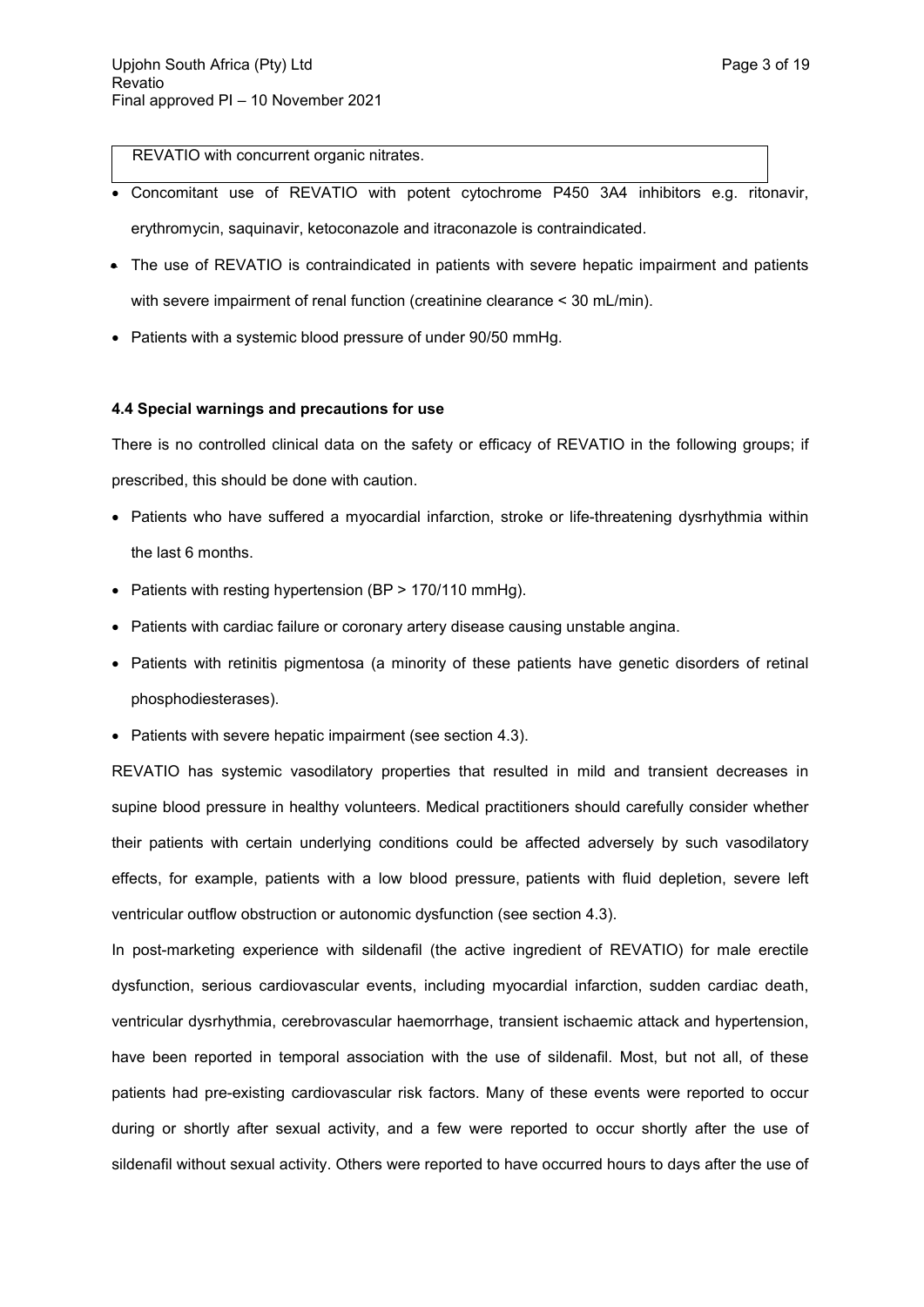sildenafil and sexual activity. It is not possible to determine whether these events are related directly to these factors or to other factors.

REVATIO should be used with caution in patients with anatomical deformation of the penis (such as angulation, cavernosal fibrosis or Peyronie's disease), or in patients who have conditions which may predispose them to priapism (such as sickle cell anaemia, multiple myeloma or leukaemia).

Concomitant administration of REVATIO to patients taking alpha-blocker therapy may lead to symptomatic hypotension in susceptible individuals (see section 4.5). In order to minimize the potential for developing postural hypotension, patients should be haemodynamically stable on alphablocker therapy prior to initiating REVATIO treatment. Medical practitioners should advise patients what to do in the event of postural hypotensive symptoms.

REVATIO has no effect on bleeding time, including during co-administration with aspirin. *In vitro* studies with human platelets indicate that REVATIO potentiates the anti-aggregatory effect of sodium nitroprusside (a nitric oxide donor). There is no safety information on the administration of REVATIO to patients with bleeding disorders or active peptic ulceration. Therefore, REVATIO should be administered with caution to these patients.

The incidence of epistaxis was higher in patients with pulmonary arterial hypertension secondary to connective tissue disease (REVATIO 12,9 %, placebo 0 %) than in primary pulmonary hypertension patients (REVATIO 3,0 %, placebo 2,4 %) and was higher in REVATIO-treated patients treated with concomitant oral vitamin K antagonist (8,8 % versus 1,7 % not treated with concomitant Vitamin K antagonist).

Pulmonary vasodilators may significantly worsen the cardiovascular status of patients with pulmonary veno-occlusive disease. Since there are no clinical data on administration of REVATIO to patients with pulmonary veno-occlusive disease, administration of REVATIO to such patients is not recommended.

Non-arteritic anterior ischaemic optic neuropathy (NAION), a cause of decreased vision or loss of vision, has been reported post-marketing with the use of PDE5 inhibitors, including REVATIO. Most of these patients had risk factors such as low cup to disc ratio ("crowded disk"), age over 50, diabetes, hypertension, coronary artery disease, hyperlipidaemia and smoking. It is not possible to determine whether NAION is related directly to the use of PDE5 inhibitors or other factors. Medical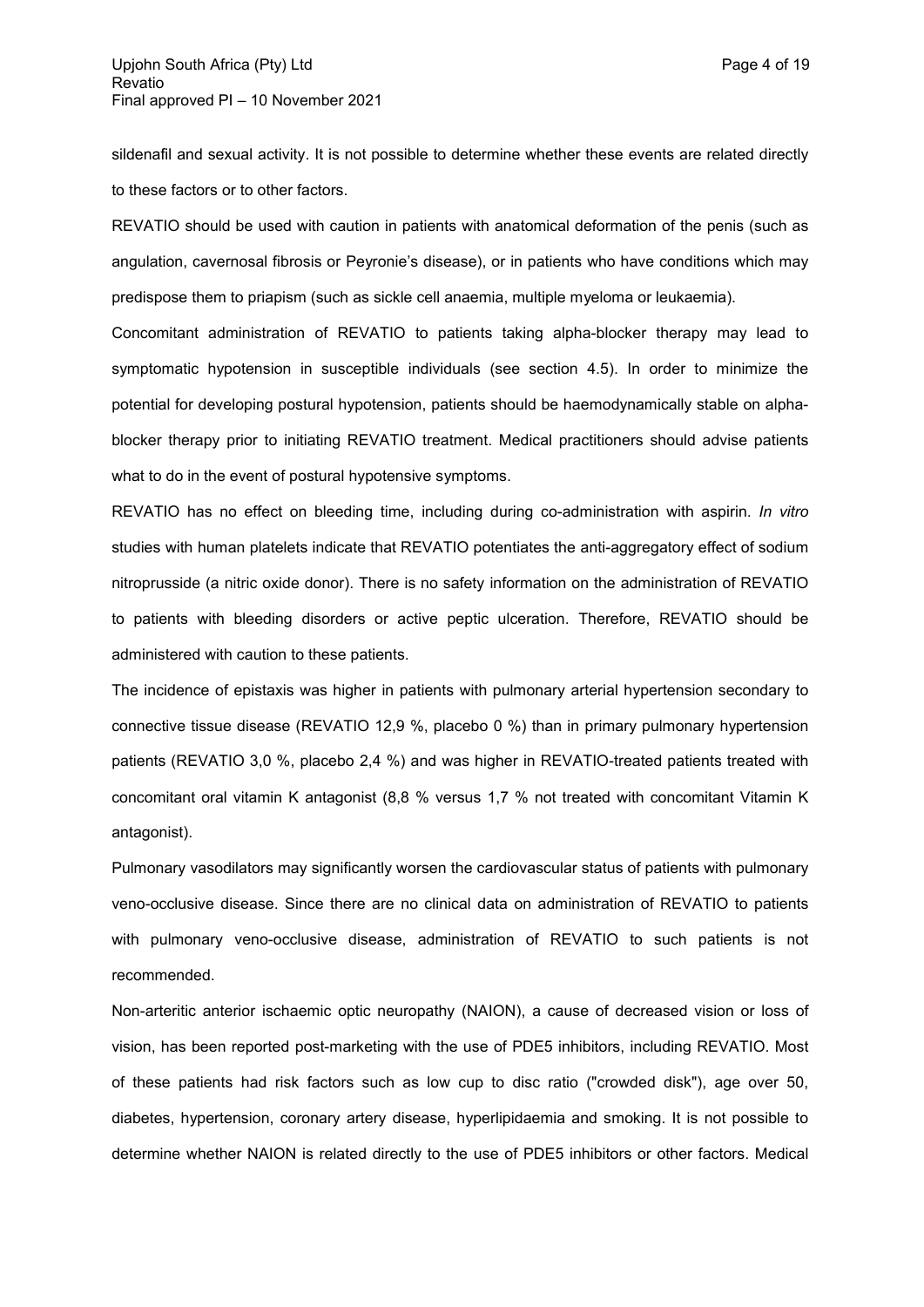practitioners should discuss with patients the increased risk of NAION in individuals who have already experienced NAION.

The patients should be advised to seek immediate medical attention in case of sudden vision loss.

*Lactose*

REVATIO contains lactose. Patients with rare hereditary problems of galactose intolerance, total lactase deficiency or glucose-galactose malabsorption should not take this medicine.

### **4.5 Interaction with other medicines and other forms of interaction**

*Effects of other medicines on sildenafil (the active ingredient of REVATIO)*

#### *In vitro studies*

Sildenafil metabolism is principally mediated by the cytochrome P450 (CYP) isoforms 3A4 (major route) and 2C9 (minor route). Therefore, inhibitors of these isoenzymes may reduce sildenafil clearance and inducers of these isoenzymes may increase sildenafil clearance.

### *In vivo studies*

Population pharmacokinetic analysis of clinical trial data indicated a reduction in sildenafil clearance and/or an increase of oral bioavailability when co-administered with CYP3A4 substrates and the combination of CYP3A4 substrates and beta-blockers. These were the only factors with a statistically significant impact on sildenafil pharmacokinetics in patients with pulmonary arterial hypertension. The exposure to sildenafil in patients on CYP3A4 substrates and CYP3A4 substrates plus beta-blockers was 43 % and 66 % higher, respectively, compared to patients not receiving these medicine classes. Sildenafil exposure was 5-fold higher at a dose of 80 mg three times a day compared to the exposure at a dose of 20 mg three times a day. This concentration range covers the increase in sildenafil exposure observed in specifically designed medicine interaction studies with CYP3A4 inhibitors (except with the most potent of the CYP3A4 inhibitors e.g. ketoconazole, itraconazole, ritonavir).

In a study of healthy male volunteers, co-administration of the endothelin antagonist bosentan, which is a moderate inducer of CYP3A4, CYP2C9 and possibly of CYP2C19, at steady state (125 mg twice a day) with sildenafil at steady state (80 mg three times a day) resulted in a 62,6 % decrease of sildenafil AUC and a 55,4 % decrease in sildenafil  $C_{\text{max}}$ . The combination of both medicines did not lead to clinically significant changes of blood pressure (supine and standing) and was well tolerated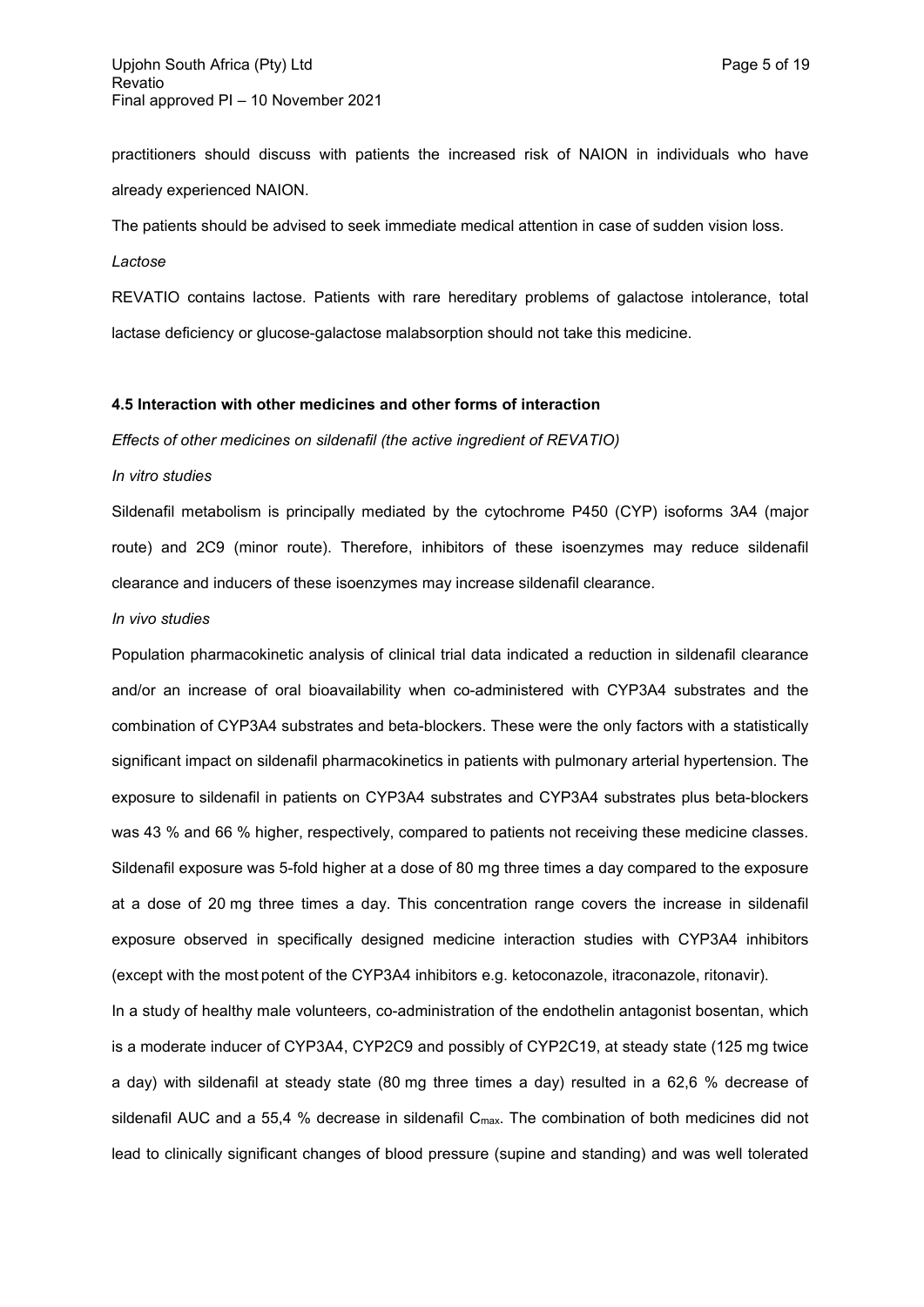in healthy volunteers.

Cimetidine (800 mg), a non-specific CYP3A4 inhibitor, caused a 56 % increase in plasma sildenafil concentrations when co-administered with sildenafil (50 mg) to healthy volunteers.

When a single 100 mg dose of sildenafil was administered with erythromycin, a specific CYP3A4 inhibitor, at steady state (500 mg two times daily for 5 days), there was a 182 % increase in sildenafil systemic exposure (AUC) (see section 4.3).

CYP3A4 inhibitors like clarithromycin and telithromycin are expected to have an effect in between that of ritonavir and CYP3A4 inhibitors like saquinavir or erythromycin, a seven-fold increase in exposure is assumed.

In addition, co-administration of the HIV protease inhibitor saquinavir, also a CYP3A4 inhibitor, at steady state (1 200 mg three times daily) with sildenafil (100 mg single dose) resulted in a 140 % increase in sildenafil C<sub>max</sub> and a 210 % increase in sildenafil AUC. Sildenafil had no effect on saquinavir pharmacokinetics (see section 4.2). The most potent CYP3A4 inhibitors such as ketoconazole and itraconazole would be expected to have effects similar to those of ritonavir (see section 4.3).

Co-administration with the HIV protease inhibitor ritonavir, which is a highly potent P450 inhibitor, at steady state (500 mg twice daily) with sildenafil (100 mg single dose) resulted in a 300 % (4-fold) increase in sildenafil C<sub>max</sub> and a 1 000 % (11-fold) increase in sildenafil plasma AUC. At 24 hours, the plasma levels of sildenafil were still approximately 200 ng/mL, compared to approximately 5 ng/mL when sildenafil was dosed alone. This is consistent with ritonavir's marked effects on a broad range of P450 substrates. Sildenafil had no effect on ritonavir pharmacokinetics (see section 4.2). Based on these pharmacokinetic results co-administration of sildenafil with ritonavir is contraindicated.

Single doses of antacid (magnesium hydroxide/aluminium hydroxide) did not affect the bioavailability of sildenafil.

Co-administration of oral contraceptives (ethinylestradiol 30  $\mu$ g and levonorgestrel 150  $\mu$ g) did not affect the pharmacokinetics of sildenafil.

In normal healthy male volunteers, there was no evidence of an effect of azithromycin (500 mg daily for 3 days) on the AUC, C<sub>max</sub>, T<sub>max</sub> elimination rate constant, or subsequent half-life of sildenafil or its major circulating metabolite.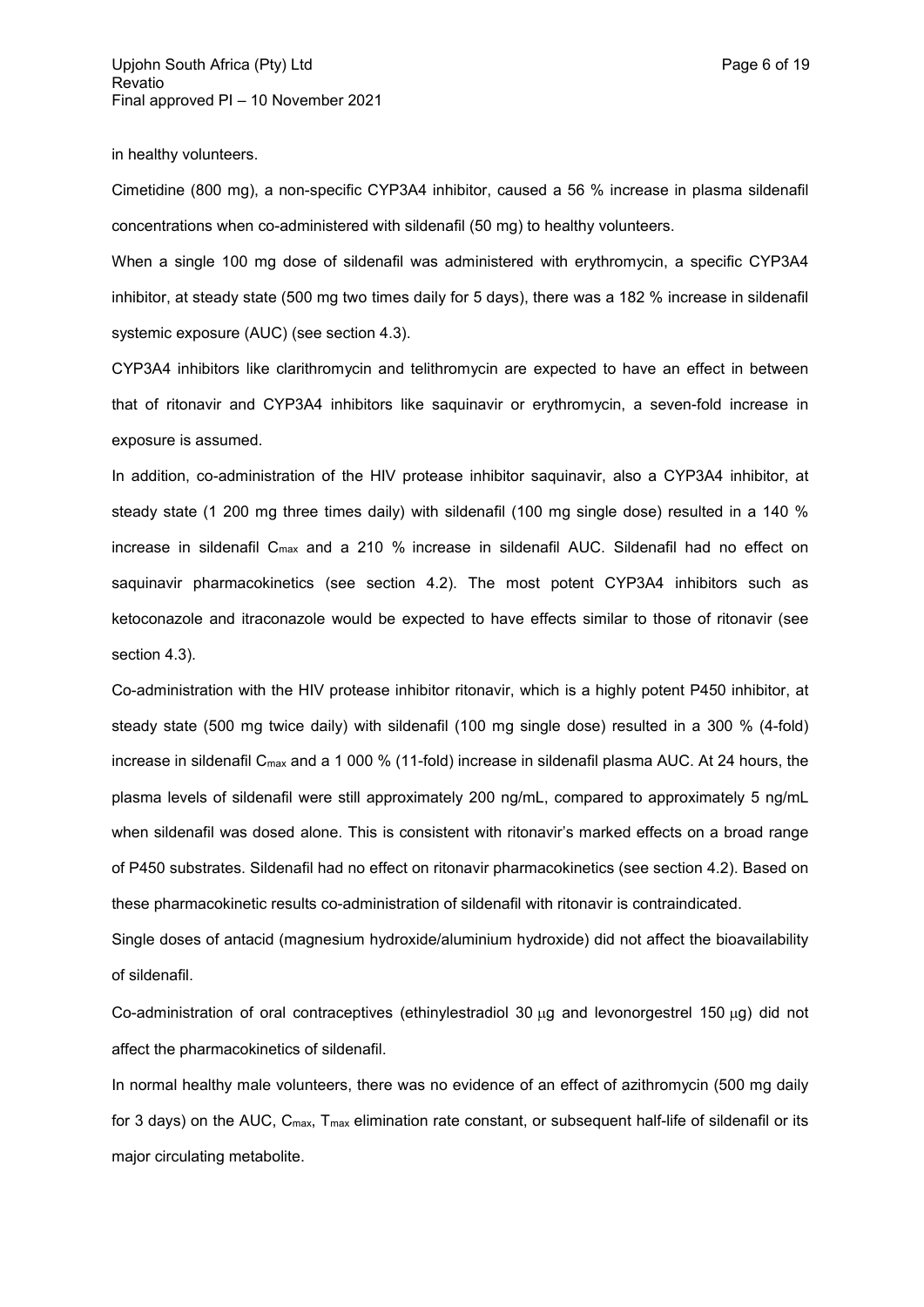*Effects of sildenafil on other medicines*

*In vitro studies*

Sildenafil is a weak inhibitor of the cytochrome P450 isoforms 1A2, 2C9, 2C19, 2D6, 2E1 and 3A4  $(IC50 > 150 \mu M).$ 

*In vivo studies*

No significant interactions were shown with tolbutamide (250 mg) or warfarin (40 mg), both of which are metabolised by CYP2C9.

No interactions were observed between sildenafil (100 mg single dose) and acenocoumarol.

Sildenafil (50 mg) did not potentiate the increase in bleeding time caused by aspirin (150 mg).

Sildenafil (50 mg) did not potentiate the hypotensive effects of alcohol in healthy volunteers with mean maximum blood alcohol levels of 80 mg/dL.

In a study of healthy volunteers, sildenafil at steady state (80 mg three times a day) resulted in a 49,8 % increase in bosentan AUC and a 42 % increase in bosentan  $C_{\text{max}}$  (125 mg twice daily).

No interaction was seen when sildenafil (100 mg) was co-administered with amlodipine in hypertensive patients. The mean additive reduction on supine blood pressure (systolic, 8 mmHg; diastolic, 7 mmHg) was of a similar magnitude to that seen when sildenafil was administered alone to healthy volunteers (see section 5.1).

In three specific drug-drug interaction studies, the alpha-blocker doxazosin (4 mg and 8 mg) and sildenafil (25 mg, 50 mg, or 100 mg) were administered simultaneously to patients with benign prostatic hyperplasia (BPH) stabilised on doxazosin therapy. In these study populations, mean additional reductions of supine systolic and diastolic blood pressure of 7/7 mmHg, 9/5 mmHg, and 8/4 mmHg, respectively, and mean additional reductions of standing blood pressure of 6/6 mmHg, 11/4 mmHg, and 4/5 mmHg, respectively were observed. When sildenafil and doxazosin were administered simultaneously to patients stabilised on doxazosin therapy, there were infrequent reports of patients who experienced symptomatic postural hypotension. These reports included dizziness and light-headedness, but not syncope. Concomitant administration of REVATIO to patients taking alpha-blocker therapy may lead to symptomatic hypotension in susceptible individuals (see section 4.4).

Sildenafil was shown to potentiate the hypotensive effect of acute and chronic nitrates. Therefore,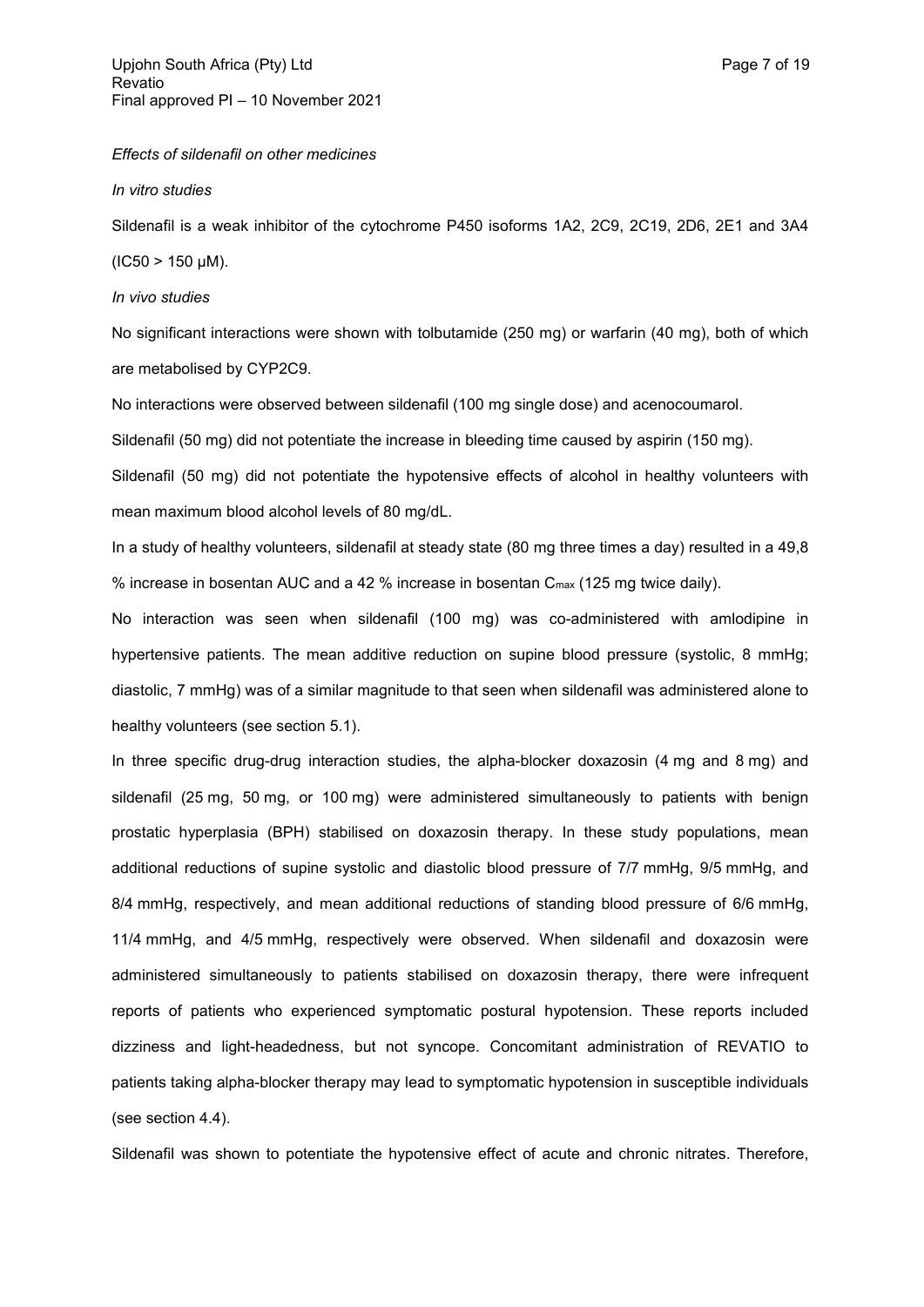use of nitric oxide donors, organic nitrates or organic nitrites in any form, either regularly or intermittently with REVATIO is contraindicated (see section 4.3).

Sildenafil had no clinically significant impact on the plasma levels of oral contraceptives (ethinylestradiol 30  $\mu$ g and levonorgestrel 150  $\mu$ g).

### **4.6 Fertility, pregnancy and lactation**

### **Pregnancy**

There are no data from the use of REVATIO in pregnant women. Animal studies do not indicate direct or indirect harmful effects with respect to pregnancy and embryonal/foetal development. Due to lack of data, REVATIO should not be used in pregnant women.

## **Breastfeeding**

It is not known whether REVATIO enters the breast milk. REVATIO should not be administered to breastfeeding mothers.

#### **4.7 Effects on ability to drive and use machines**

As dizziness and altered vision were reported in clinical trials with REVATIO, patients should be aware how they react to REVATIO and exercise caution before driving, operating hazardous machinery or performing hazardous tasks.

### **4.8 Undesirable effects**

#### *Summary of the safety profile*

In the pivotal placebo-controlled study of REVATIO in pulmonary arterial hypertension, a total of 207 patients were treated with REVATIO at daily doses ranging from 20 mg to 80 mg three times a day and 70 patients were treated with placebo. The duration of treatment was 12 weeks.

### *Tabulated summary of adverse reactions*

The most commonly reported adverse drug reactions that occurred  $(≥ 10 %)$  on REVATIO than on placebo were headache, flushing, dyspepsia, back pain, diarrhoea and limb pain.

The adverse drug reactions that occurred in > 1 % of REVATIO-treated patients and were more common on REVATIO in the pivotal placebo-controlled trial in pulmonary arterial hypertension at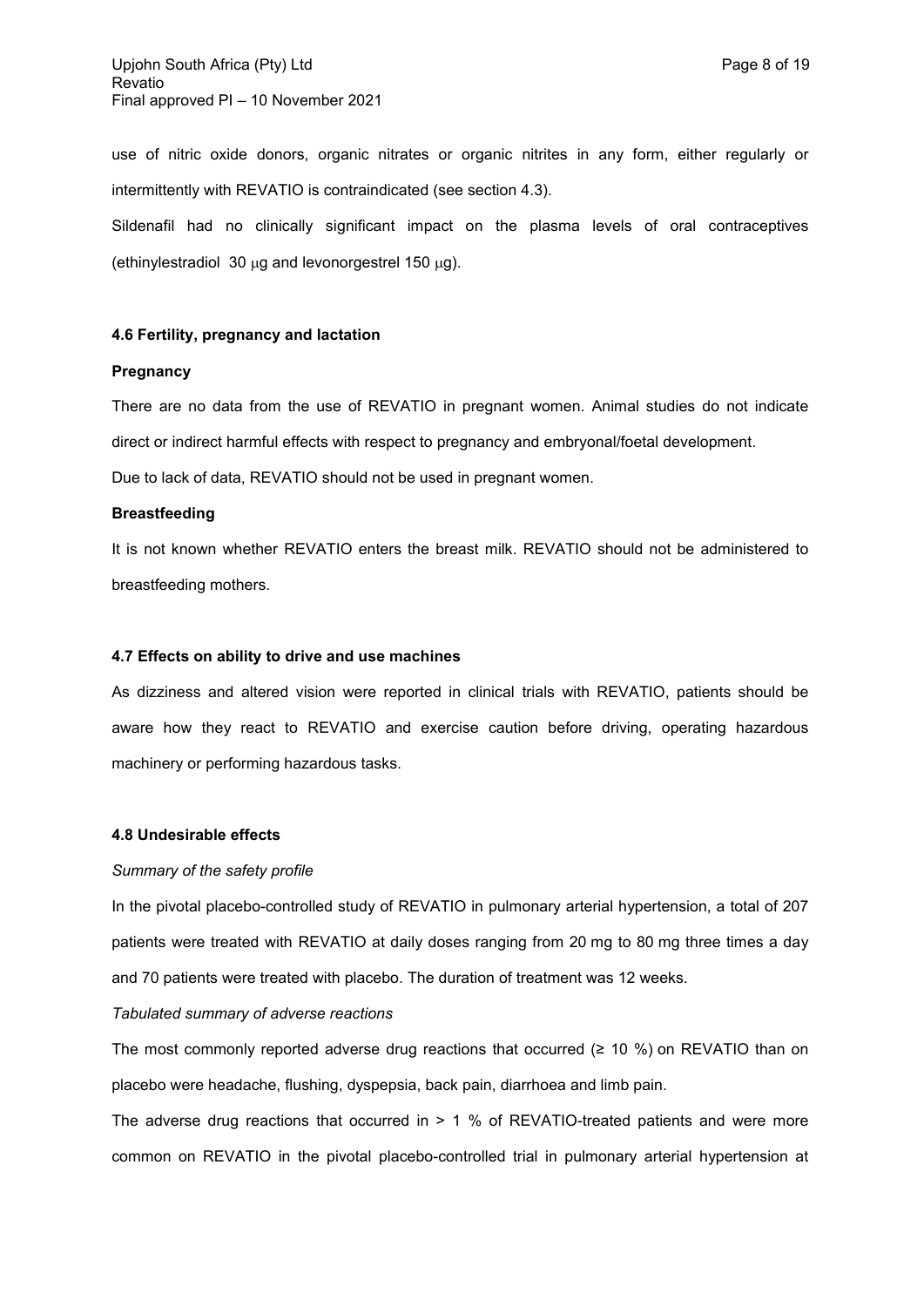doses of 20, 40 or 80 mg three times a day are shown in Table 1.

Table 1: Adverse drug reactions occurring in > 1 % of patients when compared to placebo, in patients

on REVATIO (20, 40 or 80 mg three times a day), in the pivotal placebo-controlled trials in pulmonary arterial hypertension.

Reporting frequency: Very common (≥ 1/10); common (≥ 1/100 to < 1/10).

| System organ class          | <b>Frequency</b> | <b>Adverse drug reaction</b>                             |
|-----------------------------|------------------|----------------------------------------------------------|
| Infections and infestations | Common           | Cellulitis, influenza, sinusitis not otherwise specified |
|                             |                  | (NOS)                                                    |
| <b>Blood and lymphatic</b>  | Common           | Anaemia NOS                                              |
| system disorders            |                  |                                                          |
| Metabolism and nutrition    | Common           | <b>Fluid retention</b>                                   |
| disorders                   |                  |                                                          |
| Psychiatric disorders       | Common           | Insomnia, anxiety                                        |
| Nervous system disorders    | Very common      | Headache                                                 |
|                             | Common           | Migraine NOS, tremor, paraesthesia, burning              |
|                             |                  | sensation NOS, hypoaesthesia                             |
| Eye disorders               | Common           | Reduced visual acuity, retinal haemorrhage, visual       |
|                             |                  | disturbance NOS, photophobia, diplopia,                  |
|                             |                  | chromatopsia, cyanopsia, abnormal sensation in eye,      |
|                             |                  | eye irritation                                           |
| Ear and labyrinth           | Common           | Vertigo                                                  |
| disorders                   |                  |                                                          |
| Vascular disorders          | Very common      | Flushing                                                 |
| Respiratory, thoracic and   | Common           | Bronchitis NOS, epistaxis, rhinitis NOS, cough           |
| mediastinal disorders       |                  |                                                          |
| Gastrointestinal disorders  | Very common      | Diarrhoea, dyspepsia                                     |
|                             | Common           | Gastritis NOS, gastroenteritis NOS, gastroesophageal     |
|                             |                  | reflux disease, haemorrhoids, abdominal distension       |
| Skin and subcutaneous       | Common           | Alopecia, erythema                                       |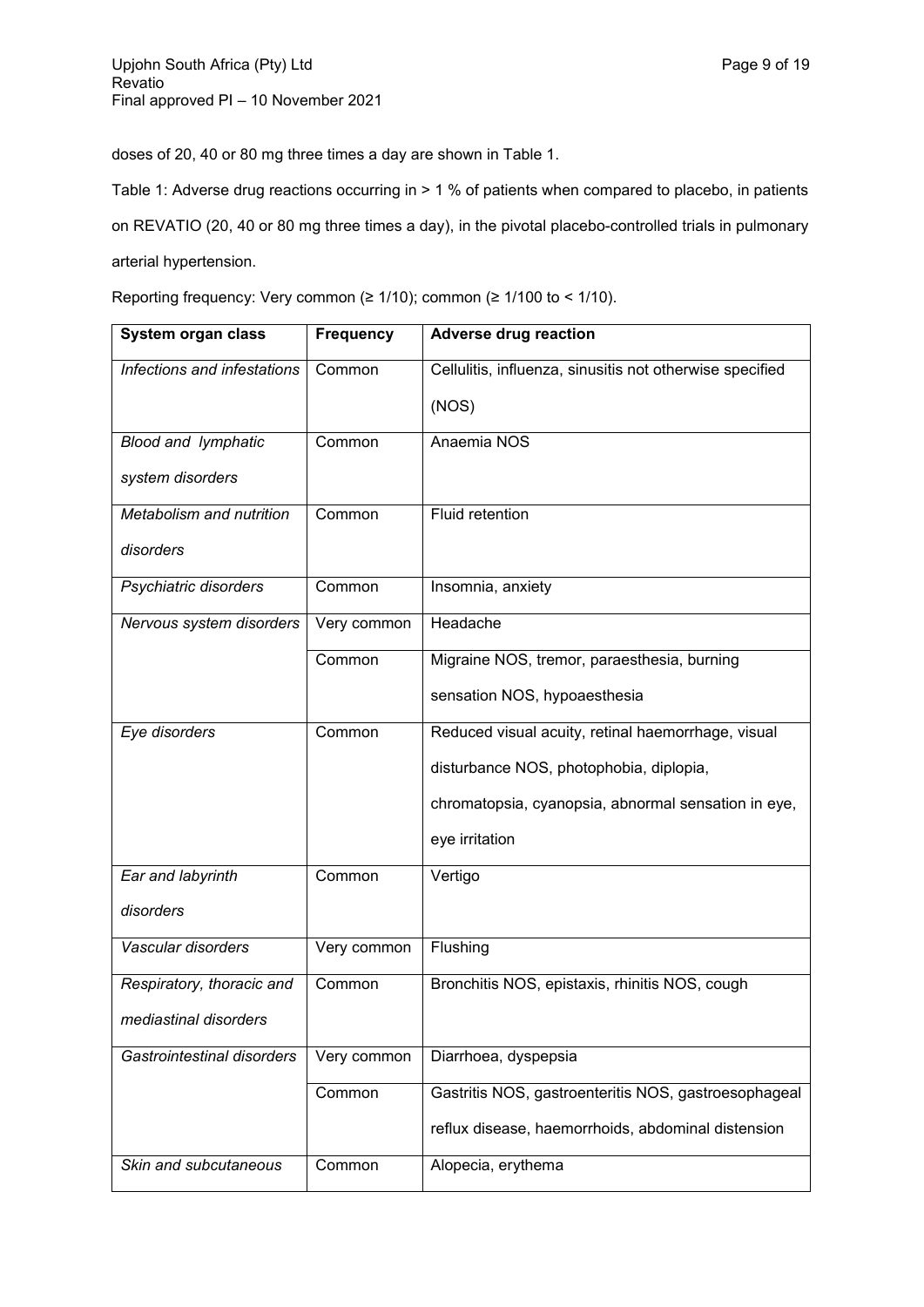| tissue disorders        |             |                      |
|-------------------------|-------------|----------------------|
| Musculoskeletal and     | Very common | Limb pain, back pain |
| connective tissue       | Common      | Myalgia              |
| disorders               |             |                      |
| Reproductive system and | Common      | Gynaecomastia        |
| breast disorders        |             |                      |
| General disorders and   | Common      | Pyrexia              |
| administration site     |             |                      |
| conditions              |             |                      |
| Investigations          | Common      | Weight increase      |

The overall frequency of discontinuation in REVATIO treated patients at the recommended daily dose of 20 mg three times a day (2,9 %) was low and the same as placebo (2,9 %).

### *Post-marketing experience*

A sudden unilateral or bilateral decrease or loss of hearing (sensorinearal deafness) with or without associated vestibular symptoms has been reported with the use of PDE5 inhibitors, including REVATIO. There is insufficient information regarding the reversibility of the hearing loss and the role of underlying risk factors for hearing loss in individual subjects.

Non-arteritic anterior ischaemic optic neuropathy (NAION), a cause of decreased vision or loss of vision, has been reported (see section 4.4).

## *Other side effects reported with sildenafil use not associated with PAH may include the following:*

Headache, flushing, dizziness, hypotension, angina pectoris, AV block, migraine, syncope, tachycardia, palpitation, postural hypotension, cardiac arrest, heart failure, abnormal electrocardiogram, cardiomyopathy have also been reported.

### *Ocular*

Abnormal vision (Mild and transient. Predominantly colour tinge to vision, but also increased perception of light or blurred vision). Diplopia, temporary vision loss/decreased vision, ocular redness or bloodshot appearance, ocular burning, ocular swelling/pressure, increased intraocular pressure, retinal vascular disease or bleeding, vitreous detachment/traction and paramacular oedema. Conjunctivitis, photophobia, eye haemorrhage, cataract, dry eyes and eye pain.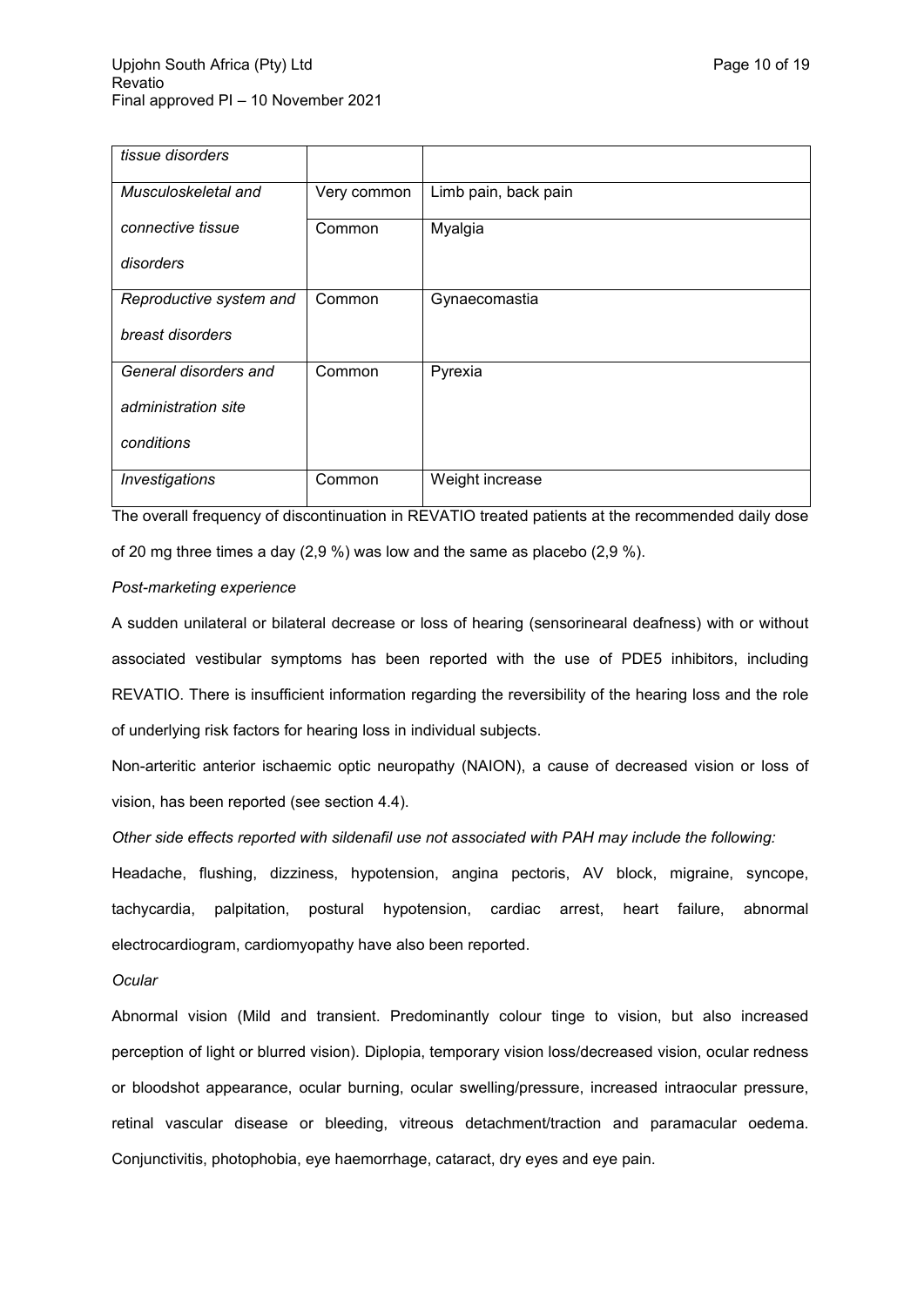#### *Urogenital*

Cases of priapism (prolonged erection) have been reported. Cystitis, nocturia, urinary frequency, breast enlargement, urinary incontinence, abnormal ejaculation, genital oedema, anorgasmia and haematuria have also been reported.

#### *Body as a whole*

Face oedema, photosensitivity reaction, shock, asthenia, pain, chills, accidental fall, abdominal pain, allergic reaction, chest pain, accidental injury.

#### *Digestive*

Dyspepsia, vomiting, glossitis, colitis, dysphagia, gastritis, gastroenteritis, oesophagitis, stomatitis, dry mouth, liver function tests abnormal, rectal haemorrhage, gingivitis.

#### *Haemic and lymphatic*

Anaemia and leukopenia.

*Metabolic and nutritional*

Thirst, oedema, gout, unstable diabetes, hyperglycaemia, peripheral oedema, hyperuricaemia, hypoglycaemic reaction, and hypernatraemia.

*Musculoskeletal*

Arthritis, arthrosis, myalgia, tendon rupture, and tenosynovitis, bone pain, myasthenia, synovitis.

#### *Nervous*

Ataxia, hypertonia, neuralgia, neuropathy, paraesthesia, tremor, vertigo, depression, insomnia, somnolence, abnormal dreams, reflexes decreased, and hypoesthesia.

#### *Respiratory*

Nasal congestion, asthma, dyspnoea, laryngitis, pharyngitis, sinusitis, bronchitis, sputum increased, cough increased.

### *Skin and appendages*

Urticaria, herpes simplex, pruritus, sweating, skin ulcer, contact dermatitis, exfoliative dermatitis.

*Special senses*

Tinnitus, deafness, ear pain.

#### *Reporting of suspected adverse reactions*

Reporting suspected adverse reactions after authorisation of the medicine is important. It allows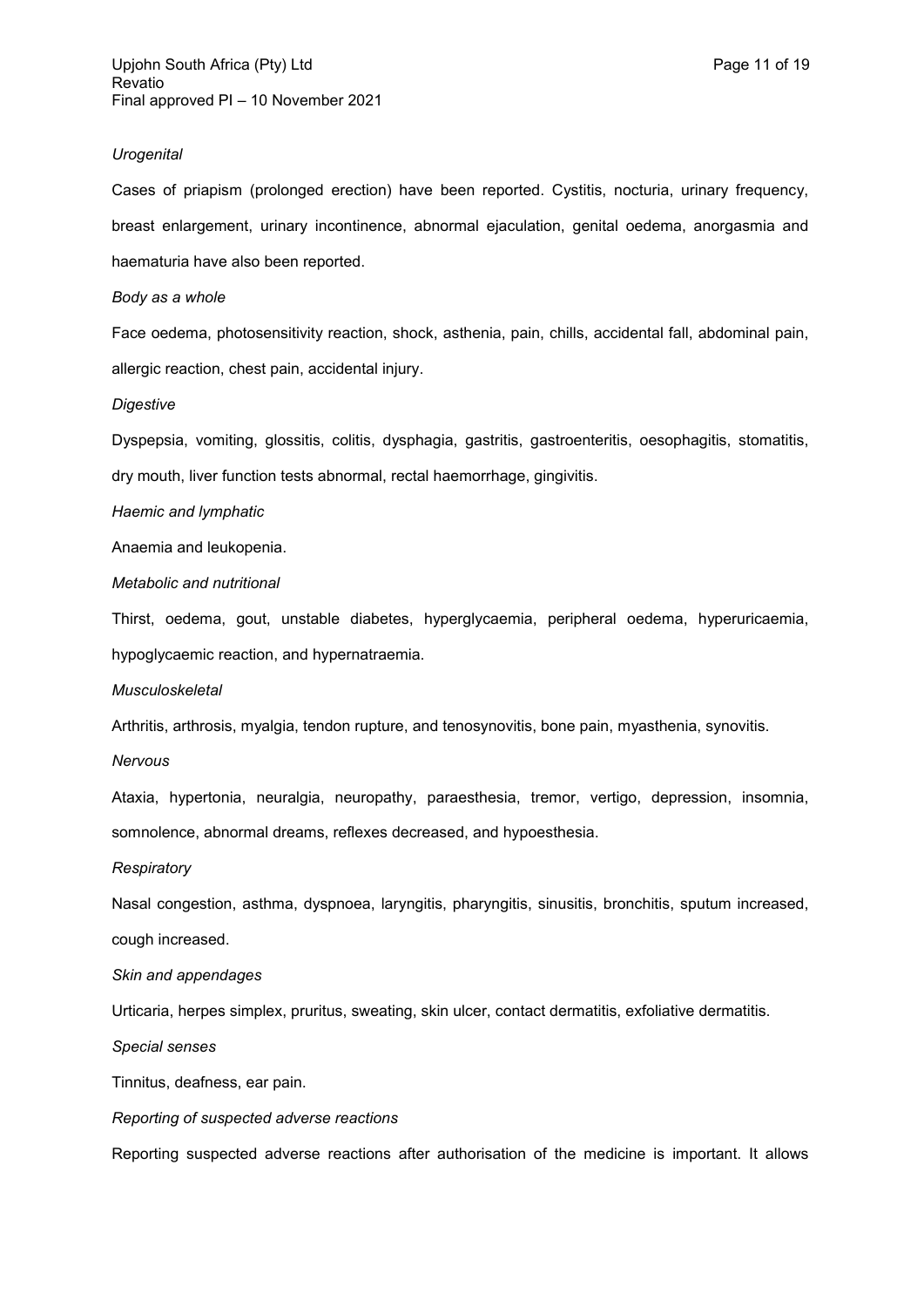continued monitoring of the benefit/risk balance of the medicine. Health care providers are asked to report any suspected adverse reactions to SAHPRA via the "**6.04 Adverse Drug Reactions Reporting Form**", found online under SAHPRA's publications: https://www.sahpra.org.za/Publications/Index/8.

## **4.9 Overdose**

In studies with healthy volunteers, of single doses up to 800 mg, adverse events were similar to those seen at lower doses, but incidence rates were increased.

In cases of overdose, supportive measures should be adopted as required. Renal dialysis is not expected to accelerate clearance as sildenafil is highly bound to plasma proteins and not eliminated in the urine.

### **5. PHARMACOLOGICAL PROPERTIES**

#### **5.1 Pharmacodynamic properties**

Category and class: A 7.1.5 Vasodilators – peripheral

Sildenafil is an oral therapy for pulmonary arterial hypertension.

Sildenafil is a selective inhibitor of cGMP specific phosphodiesterase type 5 (PDE5) in the smooth muscle of blood vessels including the pulmonary vasculature, where PDE5 is responsible for degradation of cGMP. Sildenafil, therefore, increases cGMP within pulmonary vascular smooth muscle cells resulting in relaxation. In patients with pulmonary arterial hypertension this can lead to selective vasodilation of the pulmonary vascular bed and, to a lesser degree, vasodilatation in the systemic circulation.

Studies *in vitro* have shown that sildenafil is selective for PDE5. There is a 10-fold selectivity in isoenzyme affinity for PDE5 over PDE6 which is involved in the phototransduction pathway in the retina. There is an 80-fold selectivity over PDE1, and over 700-fold over PDE 2, 3, 4, 7, 8, 9, 10 and 11. In particular, sildenafil has greater than 4 000-fold selectivity for PDE5 over PDE3, the cAMPspecific phosphodiesterase isoform involved in the control of cardiac contractility.

Sildenafil causes mild and transient decreases in systemic blood pressure which, in the majority of cases, do not translate into clinical effects. The mean maximum decrease in supine systolic blood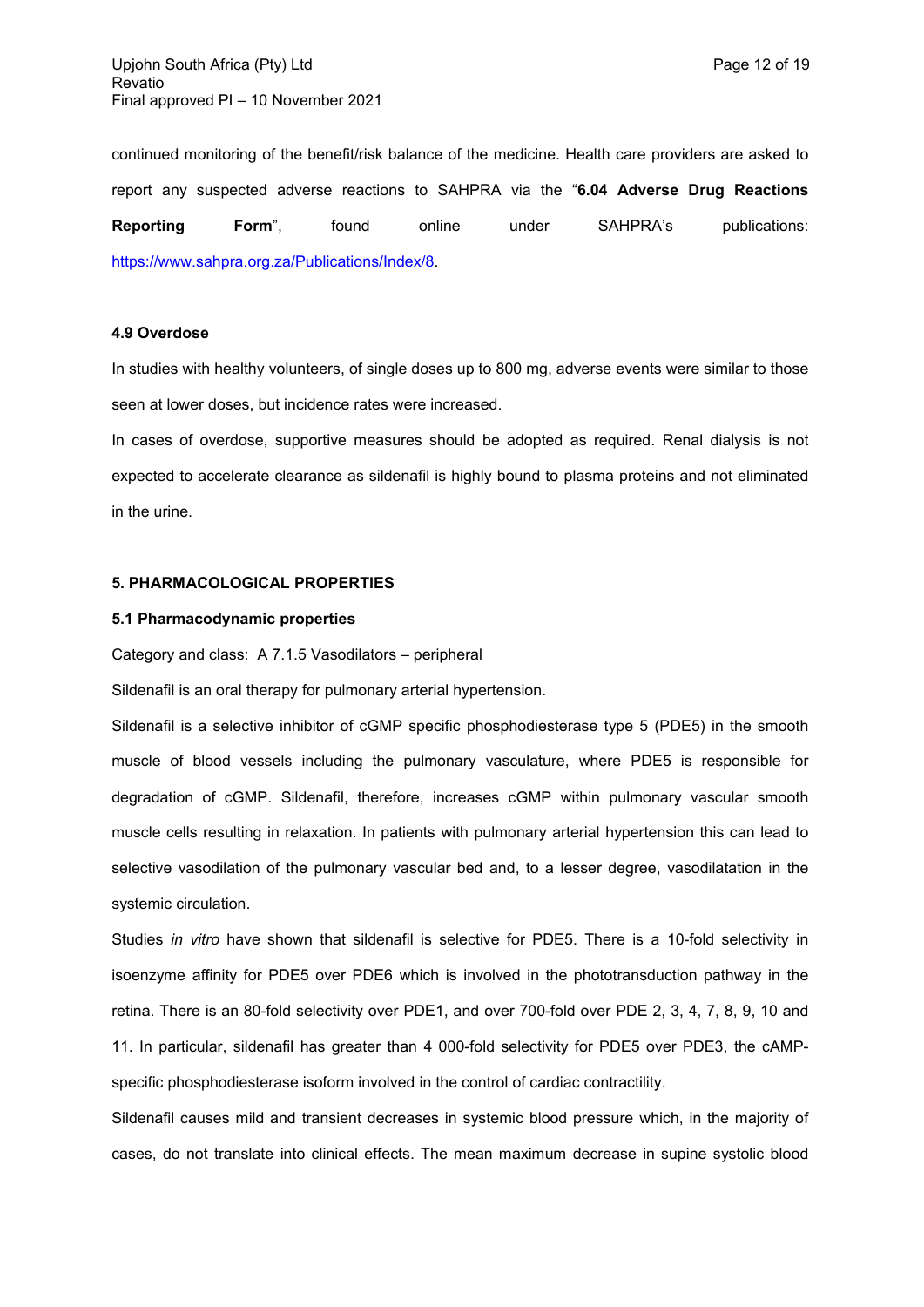pressure following 100 mg oral dosing of sildenafil was 8,3 mmHg. The corresponding change in supine diastolic blood pressure was 5,3 mmHg. After chronic dosing of 80 mg three times a day to healthy male volunteers, the largest average change from baseline of supine systolic blood pressure was a decrease of 9,0 mmHg. The corresponding change in supine diastolic blood pressure was a decrease of 8,4 mmHg.

After chronic dosing of 80 mg three times a day to patients with systemic hypertension the mean change from baseline in systolic and diastolic blood pressure was a decrease of 9,4 mmHg and 9,1 mmHg respectively.

After chronic dosing of 80 mg three times a day to patients with pulmonary arterial hypertension lesser effects in blood pressure reduction were observed (a reduction in both systolic and diastolic pressure of 2 mmHg). This may be due to improvements in cardiac output secondary to the beneficial effects of sildenafil on pulmonary vascular resistance.

Single oral doses of sildenafil up to 100 mg in healthy volunteers produced no clinically relevant effects on ECG. After chronic dosing of 80 mg three times a day to patients with pulmonary arterial hypertension no clinically relevant effects on the ECG were reported.

In a study of the haemodynamic effects of a single oral 100 mg dose of sildenafil in 14 patients with severe coronary artery disease (CAD) (> 70 % stenosis of at least one coronary artery), the mean resting systolic and diastolic blood pressures decreased by 7 % and 6 % respectively compared to baseline. Mean pulmonary systolic blood pressure decreased by 9 %. Sildenafil showed no effect on cardiac output and did not impair blood flow through the stenosed coronary arteries.

Mild and transient differences in colour discrimination (blue/green) were detected in some subjects following a 100 mg dose, with no effects evident after 2 hours post-dose. The postulated mechanism for this change in colour discrimination is related to inhibition of PDE6, which is involved in the phototransduction cascade of the retina. Sildenafil has no significant effect on visual acuity or contrast sensitivity. In a small size placebo-controlled study of patients with documented early agerelated macular degeneration (n=9), sildenafil (single dose, 100 mg) demonstrated no significant changes in visual tests conducted (visual acuity, Amsler grid, colour discrimination simulated traffic light, Humphrey perimeter and photostress).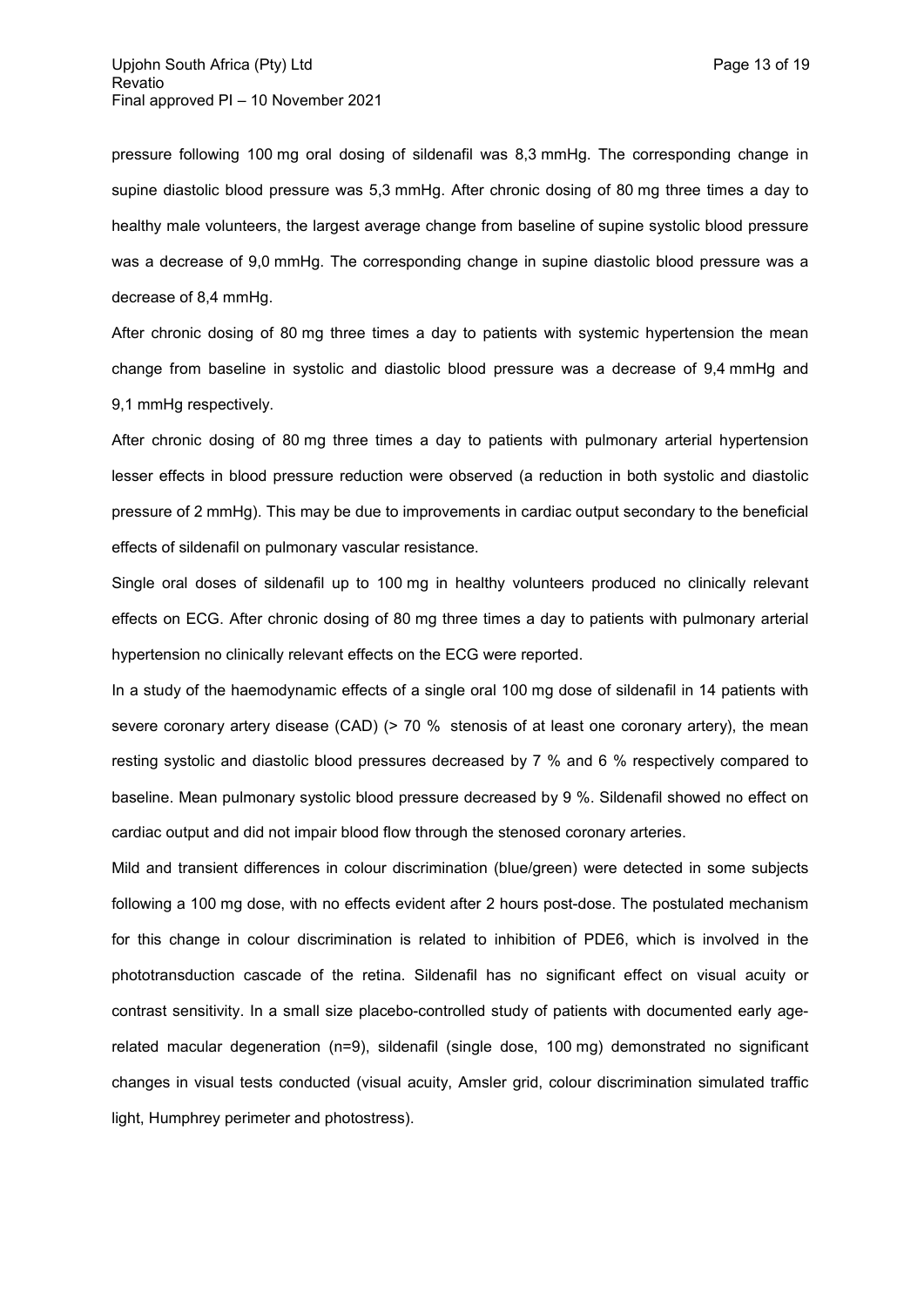## **5.2 Pharmacokinetic properties**

#### *Absorption*

Sildenafil is rapidly absorbed. Maximum observed plasma concentrations are reached within 30 to 120 minutes (median 60 minutes) of oral dosing in the fasted state. The mean absolute oral bioavailability is approximately 40 % (range 25 – 63 %). After oral three times a day dosing of sildenafil, AUC and  $C_{\text{max}}$  increase in proportion with dose over the dose range of 20 – 40 mg. After oral doses of 80 mg three times a day slightly more than dose proportional increase in sildenafil plasma levels has been observed.

When sildenafil is taken with food, the rate of absorption is reduced. In the presence of a high fat meal, the rate of absorption is reduced with a mean delay in  $T_{\text{max}}$  of 60 minutes and a mean reduction in C<sub>max</sub> of 29 % however, the extent of absorption was not significantly affected (AUC decreased by 11 %).

#### *Distribution*

The mean steady state volume of distribution  $(V_{ss})$  for sildenafil is 105 L, indicating distribution into the tissues. After oral doses of 20 mg three times a day, the mean maximum total plasma concentration of sildenafil at steady state is approximately 113 ng/mL. Since sildenafil and its major circulating N-desmethyl metabolite are both approximately 96 % bound to plasma proteins, this results in the mean maximum free plasma concentration for sildenafil of 4,52 ng/mL (9,5 nM). Protein binding is independent of total medicine concentrations.

#### *Biotransformation*

Sildenafil is cleared predominantly by the CYP3A4 (major route) and CYP2C9 (minor route) hepatic microsomal isoenzymes. The major circulating metabolite results from N-demethylation of sildenafil. This metabolite has a PDE selectivity profile similar to sildenafil and an *in vitro* potency for PDE5 approximately 50 % that of the parent medicine. Plasma concentrations of this metabolite are approximately 40 % of those seen for sildenafil. The N-desmethyl metabolite is further metabolised, with a terminal half-life of approximately 4 hours. In patients with pulmonary arterial hypertension, however, the ratio of UK-103,320 to sildenafil is higher. Plasma concentrations of UK-103,320 are approximately 72 % those of sildenafil after 20 mg three times a day dosing (translating into a 36 % contribution to sildenafil's pharmacological effects). The subsequent effect on efficacy is unknown.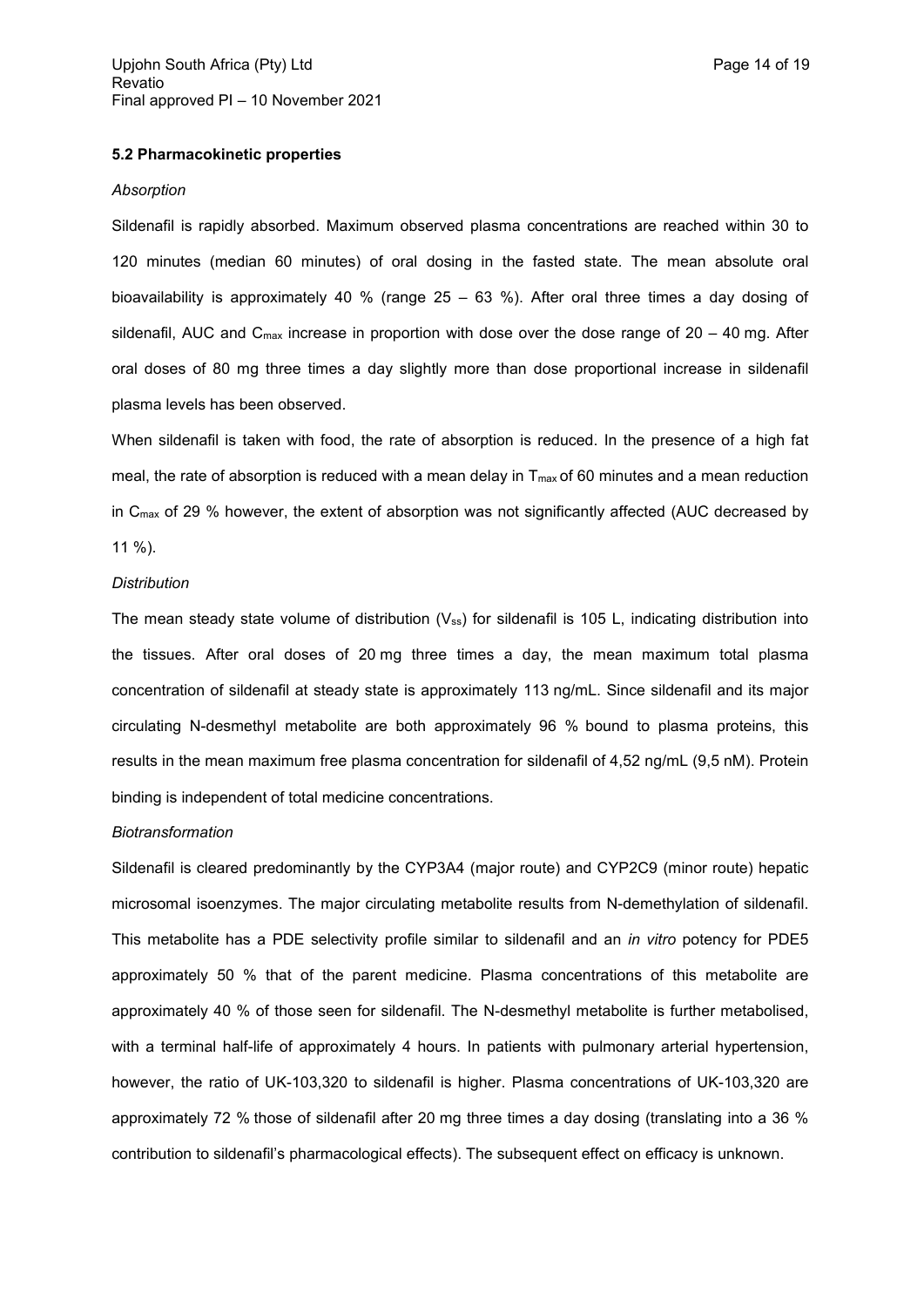#### *Elimination*

The total body clearance of sildenafil is 41 L/h with a resultant terminal phase half-life of  $3 - 5$  hours. After either oral or intravenous administration, sildenafil is excreted as metabolites predominantly in the faeces (approximately 80 % of administered oral dose) and to a lesser extent in the urine (approximately 13 % of administered oral dose).

### **Special populations**

#### *Elderly*

Healthy elderly volunteers (65 years or over) had a reduced clearance of sildenafil, with free plasma concentrations approximately 40 % greater than those seen in healthy younger volunteers (18 – 45 years).

### *Renal impairment*

In volunteers with mild (CrCl (creatinine clearance) =  $50 - 80$  mL/min) and moderate (CrCl =  $30 - 49$ mL/min) renal impairment, the pharmacokinetics of a single oral dose of sildenafil (50 mg) were not altered. In volunteers with severe (CrCl  $\leq$  30 mL/min) renal impairment, sildenafil clearance was reduced, resulting in increases in AUC (100 %) and Cmax (88 %) compared to age-matched volunteers with no renal impairment.

### *Hepatic impairment*

In volunteers with mild to moderate hepatic cirrhosis (Child-Pugh A and B) sildenafil clearance was reduced, resulting in increases in AUC (85 %) and Cmax (47 %) compared to age-matched volunteers with no hepatic impairment. The pharmacokinetics of sildenafil in patients with severely impaired hepatic function (Child-Pugh class C) have not been studied.

#### *Population pharmacokinetics*

Age, gender, race, renal and hepatic function were included as factors in the population pharmacokinetic model to evaluate sildenafil pharmacokinetics in pulmonary arterial hypertension patients. The data set available for the population pharmacokinetic evaluation contained a wide range of demographic data and laboratory parameters associated to hepatic and renal function.

None of the factors related to demographics, hepatic or renal function had a statistically significant impact on sildenafil pharmacokinetics in patients with pulmonary arterial hypertension. However, CYP3A4 substrates alone reduced the apparent clearance of sildenafil by 22,3 % and in combination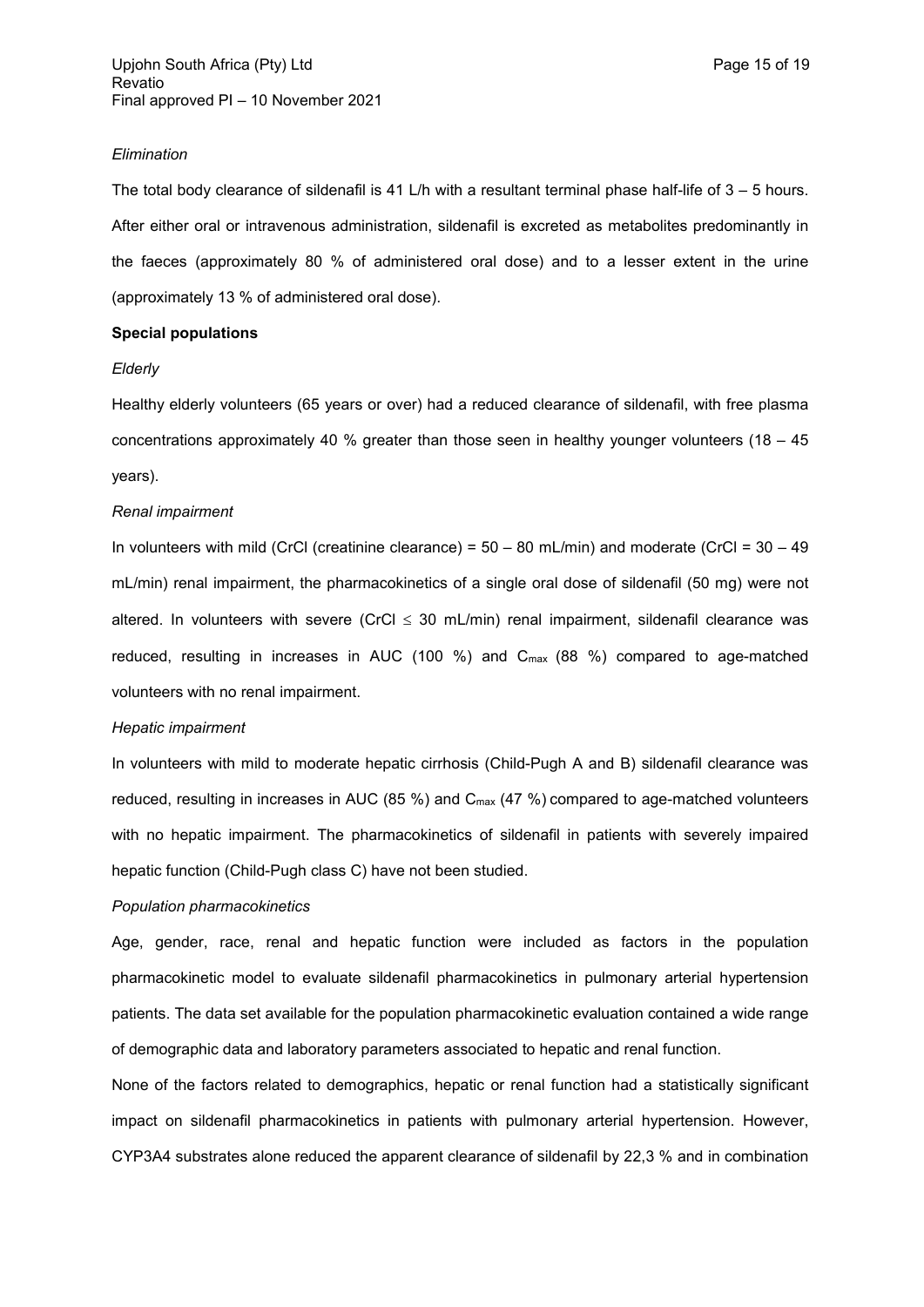with beta-blockers by 37,4 %. No other factors had a statistically significant influence on sildenafil pharmacokinetics.

In patients with pulmonary arterial hypertension, the average steady state concentrations were 20 – 50 % higher over the investigated dose range of 20 – 80 mg three times a day compared to healthy volunteers. There was a doubling of the C<sub>min</sub> compared to healthy volunteers. Both findings suggest a lower clearance and/or a higher oral bioavailability of sildenafil in patients with pulmonary arterial hypertension compared to healthy volunteers.

### *Efficacy in adult patients with pulmonary arterial hypertension (PAH)*

A randomised, double-blind, placebo-controlled study was conducted in 278 patients with primary PAH, PAH associated with connective tissue disease (CTD), and PAH following surgical repair of congenital heart lesions. Patients were randomised to one of four treatment groups: placebo, sildenafil 20 mg, sildenafil 40 mg, or sildenafil 80 mg, three times a day. Of the 278 patients randomised, 277 patients received at least 1 dose of study medicine. The study population consisted of 68 (25 %) men and 209 (75 %) women with a mean age of 49 years (range:  $18 - 81$  years) and baseline 6-minute walk test distance between 100 and 450 metres (inclusive). 175 patients (63 %) included were diagnosed with primary pulmonary hypertension, 84 (30 %) were diagnosed with PAH associated with connective tissue disease (CTD) and 18 (7 %) of the patients were diagnosed with PAH following surgical repair of congenital heart lesions. Patients across WHO functional classes I-IV participated in the study. Most patients were WHO functional Class II (107, 39 %) or III (160, 58 %); fewer patients were Class I (1, 0,4 %) or IV (9, 3 %) at baseline. Patients with left ventricular ejection fraction < 45 % or left ventricular shortening fraction < 0,2 were not studied.

Sildenafil (or placebo) was added to patients' background therapy which could have included a combination of anticoagulation, digoxin, calcium channel blockers, diuretics or oxygen. The use of prostacyclin, prostacyclin analogues and endothelin receptor antagonists was not permitted, neither was arginine supplementation.

The primary efficacy endpoint was the change from baseline at Week 12 in 6-Minute Walk distance. The baseline Mean (SD) were 347,6 (74,8), 345,7 (90,3), 342,8 (76,7), and 337,9 (79,2) m for placebo (N=66), sildenafil 20 mg (N=67), 40 mg (N=64) and 80 mg (N=69) respectively. A statistically significant increase in 6-Minute Walk distance was observed in all 3 sildenafil dose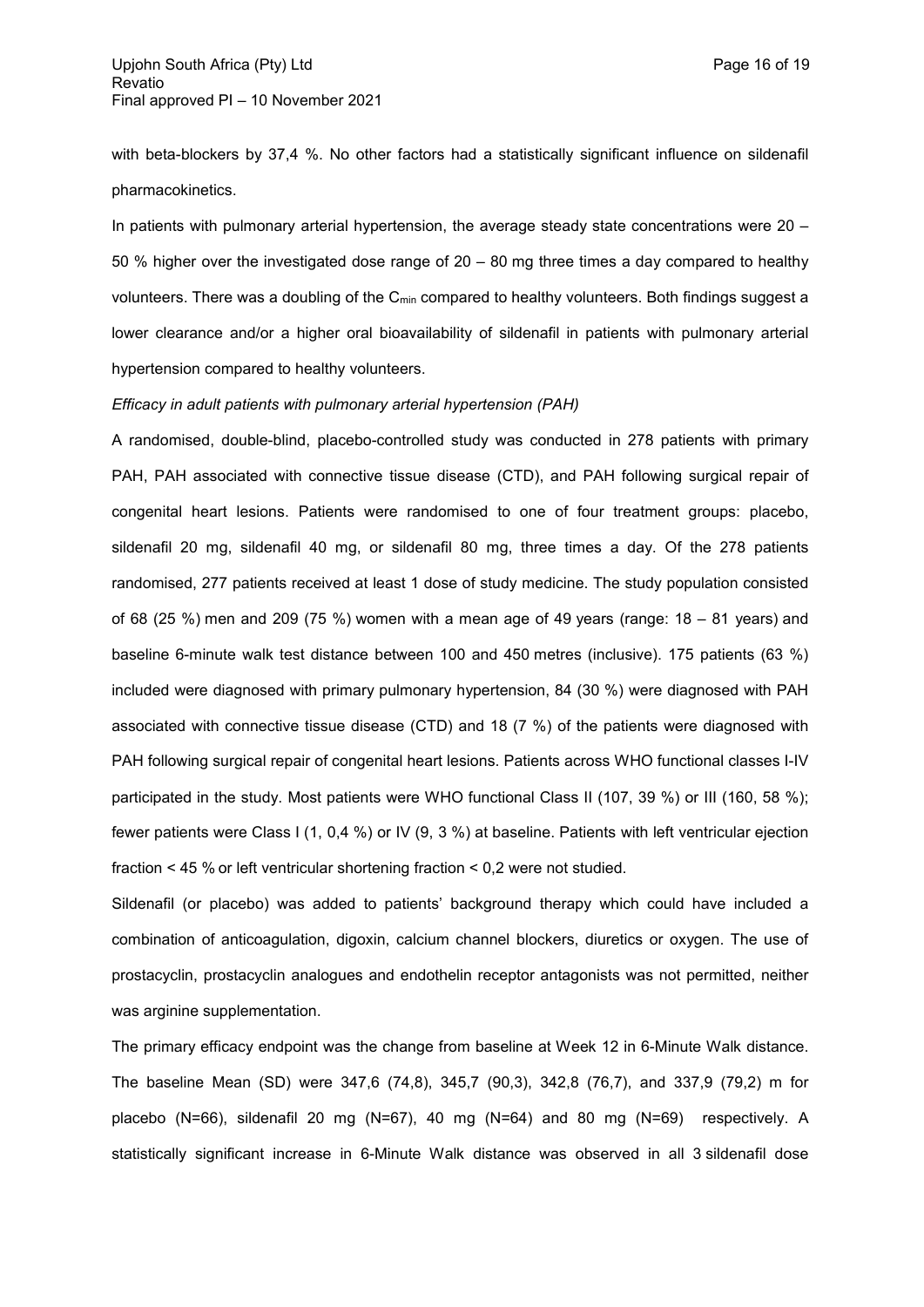groups compared to those on placebo. Placebo corrected increases in walk distance were 45 metres  $(p < 0.0001)$ , 46 metres  $(p < 0.0001)$  and 50 metres  $(p < 0.0001)$  for sildenafil 20 mg, 40 mg and 80 mg respectively. There was no significant difference in effect between sildenafil doses.

The improvement in walk distance was apparent after 4 weeks of treatment and this effect was maintained at Weeks 8 and 12.

Patients on all sildenafil doses achieved a statistically significant reduction in mean pulmonary arterial pressure (mPAP) compared to those on placebo. The baseline Mean (SD) were 53,6 (13,9), 54,5 (12,6), 48,6 (13,1), and 52,0 (16,1) mmHg for placebo (N=65), sildenafil 20 mg (N=65), 40 mg (N=63) and 80 mg ( $N=65$ ) respectively. Placebo-corrected treatment effects were -2,7 mmHg ( $p=0.04$ ), -3,0 mmHg (p=0.01) and - 5,1 mmHg (p < 0.0001) for sildenafil 20 mg, 40 mg and 80 mg respectively. There was no significant difference in effect between sildenafil doses. Improvements were also seen in pulmonary vascular resistance (PVR), right atrial pressure (RAP) and cardiac output. Changes in heart rate and systemic blood pressure were negligible. The reduction in PVR was proportionally greater than the reduction in systemic vascular resistance (SVR). The incidence of clinical worsening events (in particular hospitalisations due to pulmonary arterial hypertension) showed a favourable trend in the sildenafil treatment groups. A greater percentage of patients on each of the sildenafil doses (28 %, 36 % and 42 % of subjects in sildenafil 20 mg, 40 mg and 80 mg, respectively) showed an improvement in at least 1 WHO functional class over the 12-week period compared to placebo (7 %). Improvements were also seen in quality-of-life parameters, especially in physical functioning domains, and a favourable trend was seen in Borg dyspnoea score in sildenafil-treated patients compared to placebo. The percentage of subjects who had an addition of a class of background medication was greater in the placebo group (20 %) compared to the active treatment groups (13 % on sildenafil 20 mg; 16 % on sildenafil 40 mg and 10 % on sildenafil 80 mg).

## **6. PHARMACEUTICAL PARTICULARS**

**6.1 List of excipients**

*Tablet core* Calcium hydrogen phosphate (anhydrous) Croscarmellose sodium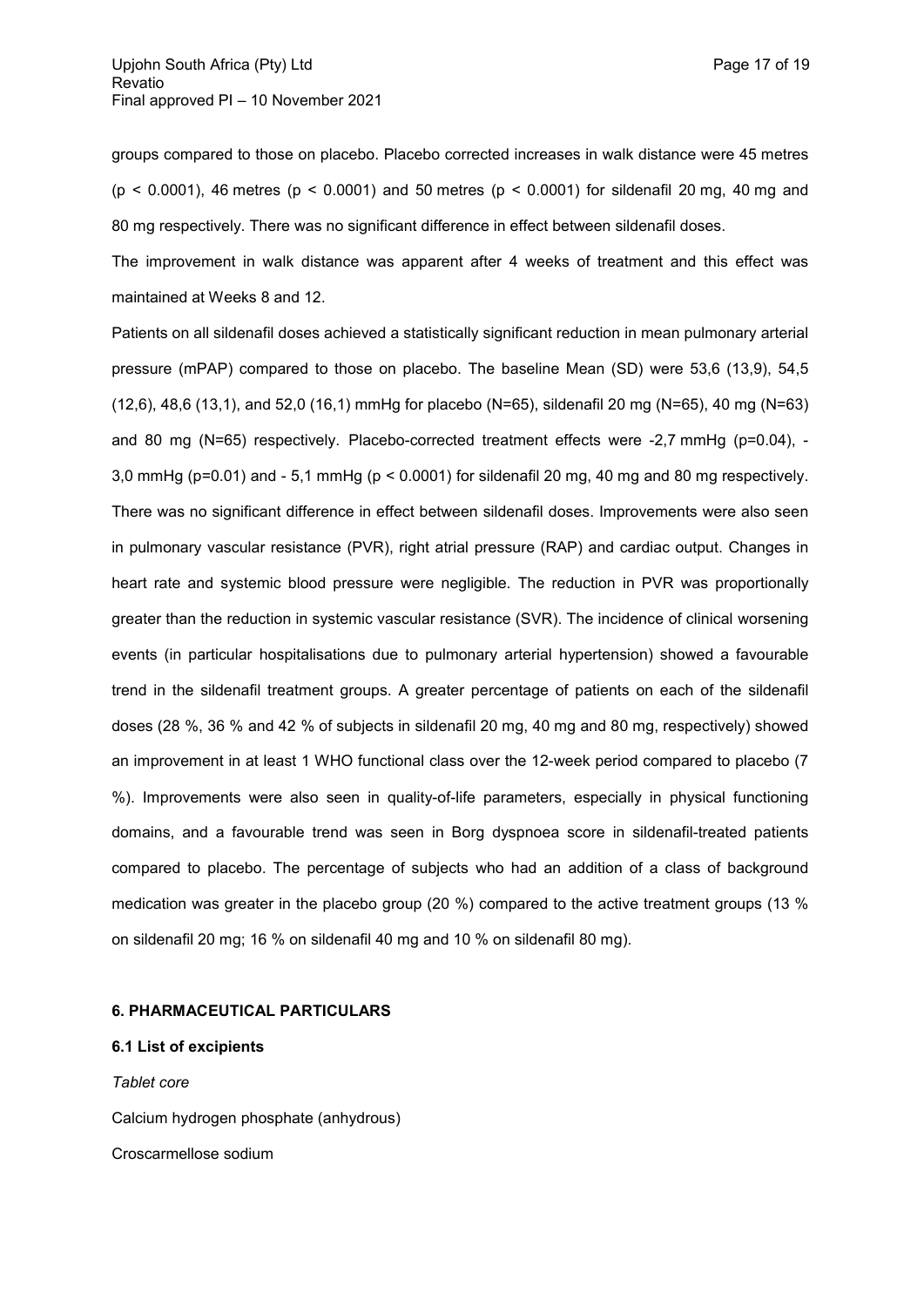Upjohn South Africa (Pty) Ltd **Page 18 of 19** Page 18 of 19 Revatio Final approved PI – 10 November 2021

Magnesium stearate Microcrystalline cellulose *Film coat* Hypromellose Glycerol triacetate Lactose monohydrate Titanium dioxide (E171)

## **6.2 Incompatibilities**

Not applicable.

## **6.3 Shelf life**

60 months.

## **6.4 Special precautions for storage**

Store at or below 30 °C.

## **6.5 Nature and contents of the container**

Transparent clear PVC/aluminium blister packs of 90 tablets.

Not all pack sizes may be marketed.

## **6.6 Special precautions for disposal**

No special requirements.

# **7. HOLDER OF CERTIFICATE OF REGISTRATION**

Upjohn South Africa (Pty) Ltd 85 Bute Lane Sandton, 2196 South Africa